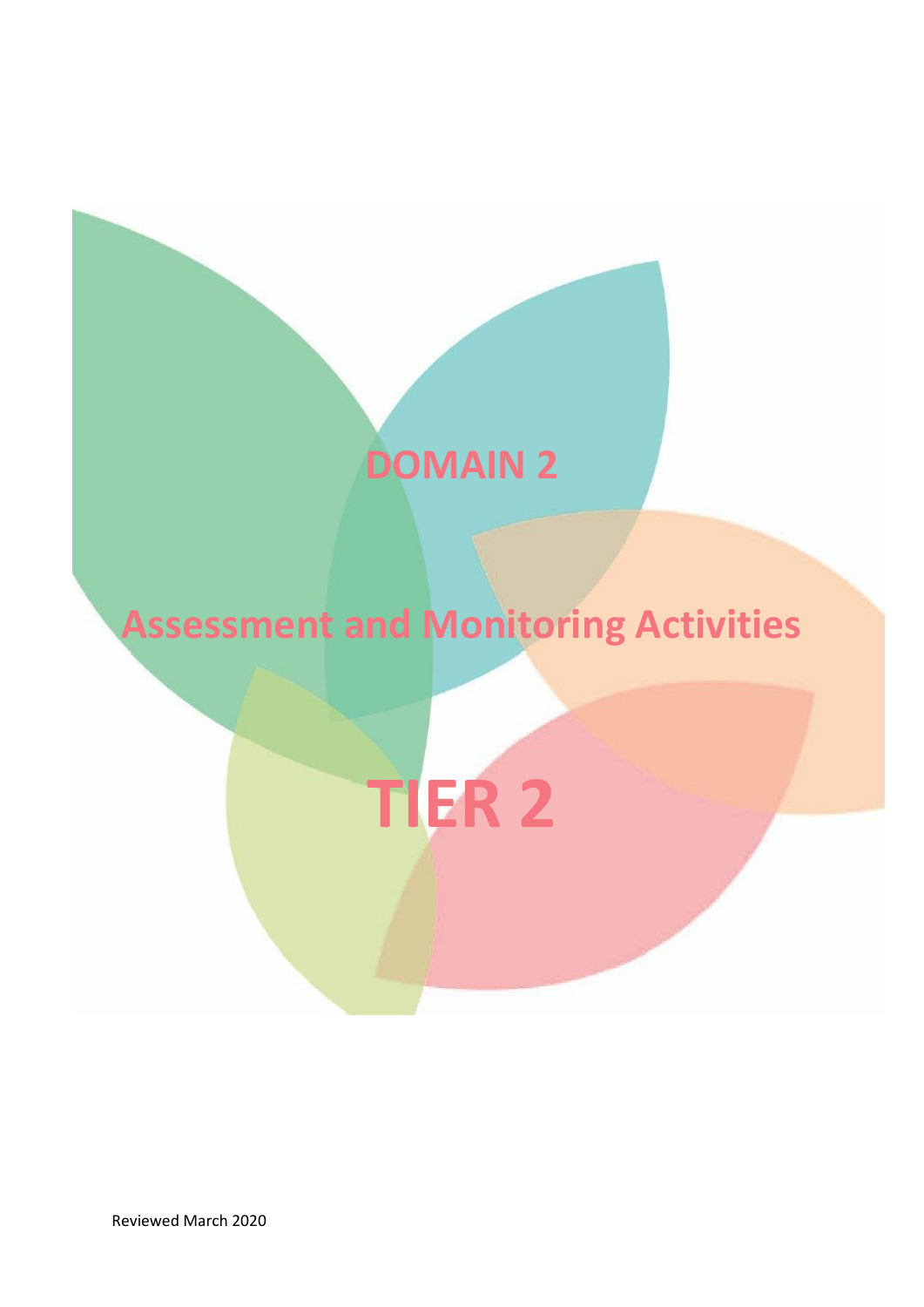## **Competence Areas – TIER 2**

| 1 | <b>Pulse Oximetry</b>                   | 3  |
|---|-----------------------------------------|----|
| 2 | <b>Blood Gases</b>                      | 4  |
| 3 | Peak Expiratory Flow Rate (PEFR)        | 5. |
| 4 | <b>Pulmonary Function Testing (PFT)</b> | 6  |
| 5 | <b>Allergy Testing</b>                  |    |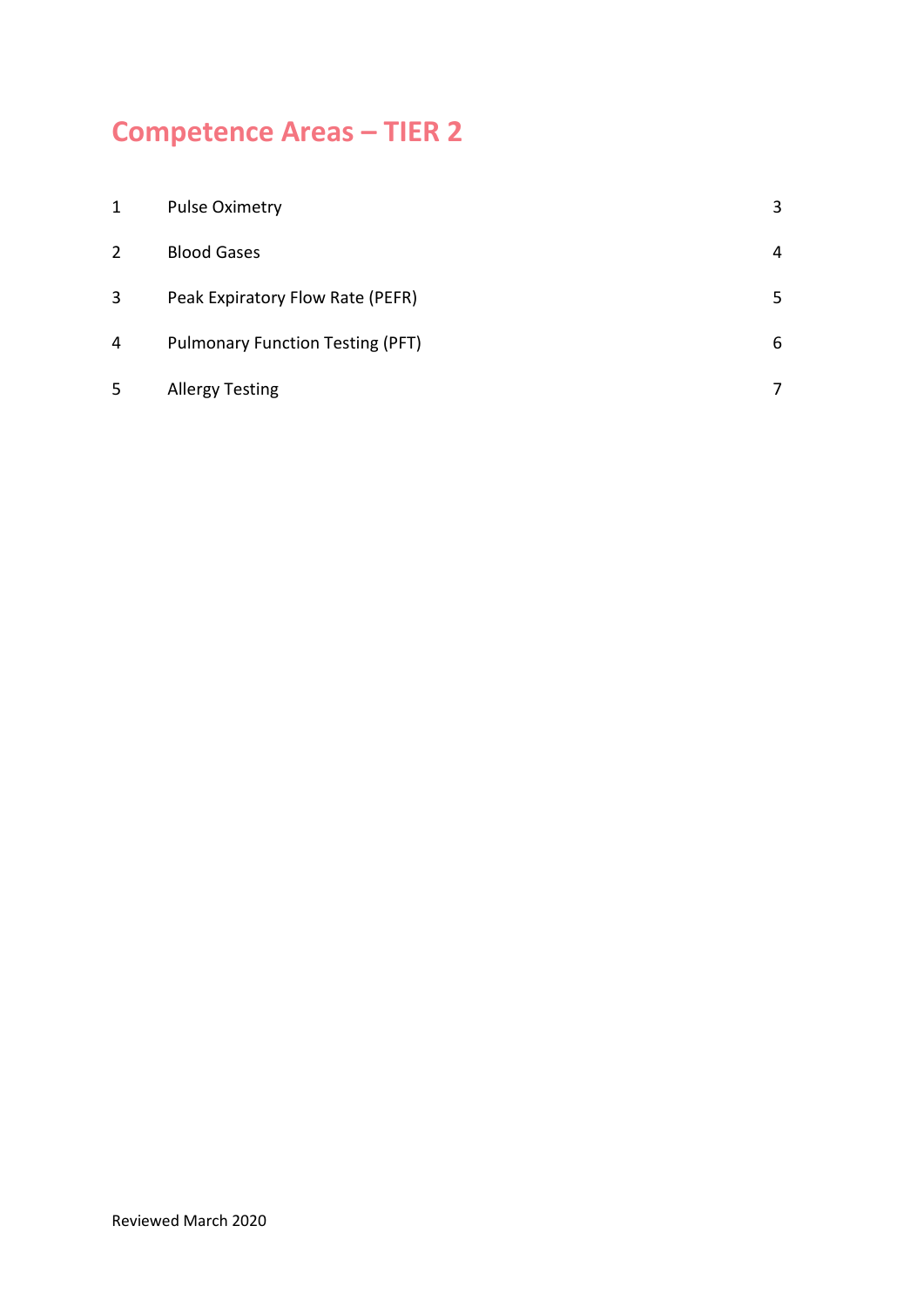### 1. Pulse Oximetry

#### **Competence statement:**

This competence refers to the knowledge, skills and attitudes required to measure and evaluate pulse oximetry in acute exacerbations and long term management of asthma, COPD and other respiratory conditions

### **Rating Scale: 1 Needs a lot of development**

**2 Needs some development**

**3 Is well developed**

|                | <b>T2 Knowledge</b>                                                              |   |                | 3 |
|----------------|----------------------------------------------------------------------------------|---|----------------|---|
| 1              | Identify all indications for use                                                 |   |                |   |
| $\overline{2}$ | Relate measurement to the patient's clinical picture                             |   |                |   |
| 3              | Describe clinical guidelines relating to use of pulse oximetry                   |   |                |   |
|                | and how they apply to practice                                                   |   |                |   |
| 4              | Correlate the range of measurements with partial pressure                        |   |                |   |
|                | of arterial oxygen                                                               |   |                |   |
|                |                                                                                  |   |                |   |
|                | <b>T2 Skills</b>                                                                 | 1 | $\overline{2}$ | 3 |
| 1              | a) Analyse and evaluate results in light of patient's clinical status to arrange |   |                |   |
|                | suitable investigations if required                                              |   |                |   |
| 1              | b) Analyse and evaluate results in light of patient's clinical status to         |   |                |   |
|                | implement appropriate treatment                                                  |   |                |   |
| $\overline{2}$ | Use pulse oximetry to evaluate oxygen status and effectiveness                   |   |                |   |
|                | of management plan                                                               |   |                |   |
| 3              | Actively seek opportunities to engage in service development                     |   |                |   |
| 4              | Discuss results with patient healthcare team and contribute to                   |   |                |   |
|                | adjustment of individualised management plan where necessary                     |   |                |   |
| 5.             | Actively seek opportunities to audit the service provided                        |   |                |   |
|                |                                                                                  |   |                |   |
|                | <b>T2 Attitudes</b>                                                              |   |                | 3 |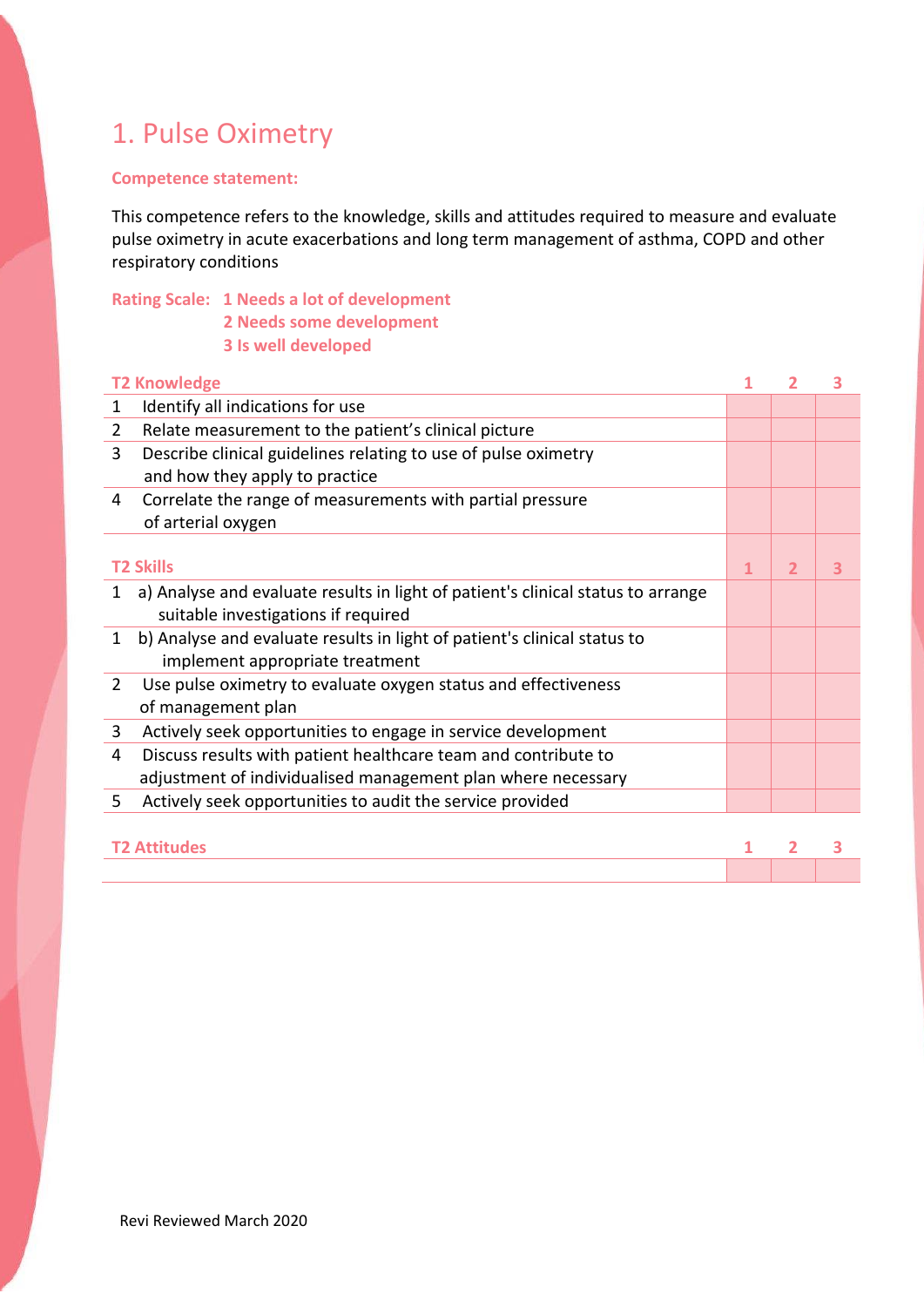### 2. Blood Gases

#### **Competence statement:**

This competence refers to the knowledge, skills and attitudes required to measure and analyse blood gases in acute exacerbations and long term management of asthma, COPD and other respiratory conditions

### **Rating Scale: 1 Needs a lot of development 2 Needs some development 3 Is well developed**

| <b>T2 Knowledge</b> |                                                                                         | 1 | 2              | 3 |
|---------------------|-----------------------------------------------------------------------------------------|---|----------------|---|
| $\mathbf{1}$        | Identify mechanisms for maintenance of acid base balance                                |   |                |   |
|                     | in arterial blood                                                                       |   |                |   |
| $\overline{2}$      | Describe pathological conditions affecting acid base balance, ventilation,              |   |                |   |
|                     | diffusion and oxygen transport                                                          |   |                |   |
| 3                   | Describe correlation of partial pressure of oxygen to oxygen saturation                 |   |                |   |
|                     | curve and pulse oximetry                                                                |   |                |   |
| 4                   | Explain potential side-effects of the sampling process and how they may be<br>minimised |   |                |   |
| 5.                  | Describe contraindications to blood gas analysis                                        |   |                |   |
| 6                   | Describe clinical guidelines relating to blood gases and how                            |   |                |   |
|                     | they apply to practice                                                                  |   |                |   |
|                     |                                                                                         |   |                |   |
| <b>T2 Skills</b>    |                                                                                         | 1 | $\overline{2}$ | 3 |
| 1                   | Prepare patient for sampling through informed consent                                   |   |                |   |
| $\overline{2}$      | Analyse result in conjunction with patient's clinical status                            |   |                |   |
|                     | to determine if abnormalities are present                                               |   |                |   |
| 3                   | Liaise with multiprofessional team to review and contribute                             |   |                |   |
|                     | to patient's individualised management plan in the light of                             |   |                |   |
|                     | blood gas results                                                                       |   |                |   |
| 4                   | Communicate blood gas results to relevant members of patient's primary,                 |   |                |   |
|                     | secondary and/or community healthcare team to promote seamless                          |   |                |   |
|                     | healthcare                                                                              |   |                |   |
|                     |                                                                                         |   |                |   |
| <b>T2 Attitudes</b> |                                                                                         | 1 | $\overline{2}$ | 3 |
|                     |                                                                                         |   |                |   |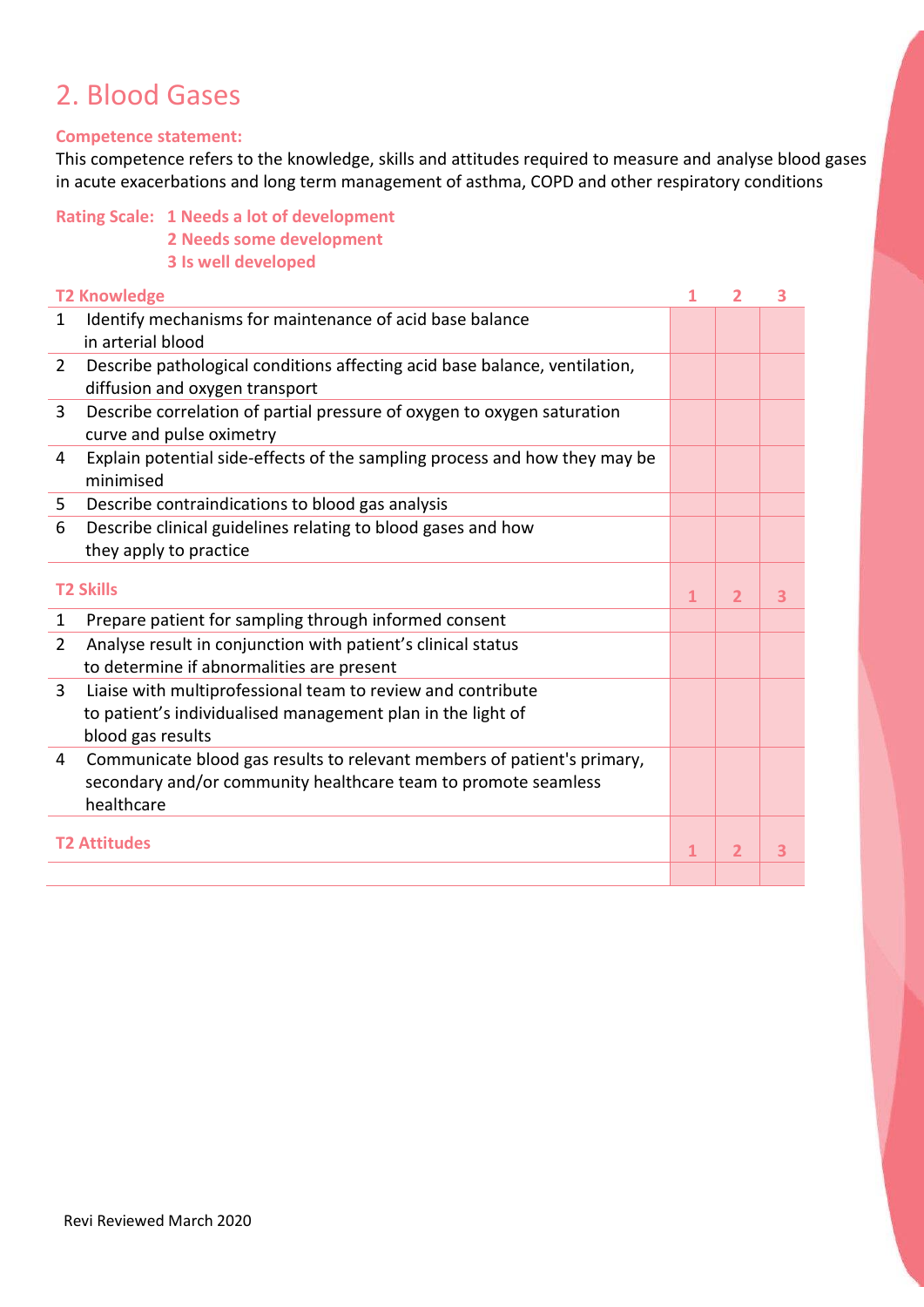### 3. Peak Expiratory Flow Rate (PEFR)

#### **Competence statement:**

This competence refers to the knowledge, skills and attitudes required to measure and evaluate peak expiratory flow rate (PEFR) in acute and long term management of asthma.

### **Rating Scale: 1 Needs a lot of development**

- **2 Needs some development**
- **3 Is well developed**

| Identify relevant clinical guidelines relating to PEFR use<br>$\mathbf{1}$<br>Explain contribution of PEFR to asthma assessment, diagnosis<br>$\overline{2}$<br>and management<br>3<br>Relate patterns of results to patient's clinical picture and lung<br>function physiology and pathology<br>Explain the benefits of PEFR monitoring in self-management<br>4<br>to patient/carer<br>Explain difficulties patient/carer may have in incorporating<br>5<br>PEFR monitoring into lifestyle<br><b>T2 Skills</b><br>2<br>3<br>1<br>Use PEFR results to contribute to the patient's diagnosis and individualised<br>1<br>management plan<br>Assist and encourage patient/carer to use PEFR in self-management of own<br>$\overline{2}$<br>asthma<br>$\overline{2}$<br><b>T2 Attitudes</b><br>1<br>3<br>Show willingness to establish rapport with patient/carer to ascertain<br>1<br>individual preferences, abilities and/or needs in PEFR monitoring<br>Value contribution of other professionals to patient care<br>$\mathbf{2}^{\prime}$ | <b>T2 Knowledge</b> |  | 3 |
|--------------------------------------------------------------------------------------------------------------------------------------------------------------------------------------------------------------------------------------------------------------------------------------------------------------------------------------------------------------------------------------------------------------------------------------------------------------------------------------------------------------------------------------------------------------------------------------------------------------------------------------------------------------------------------------------------------------------------------------------------------------------------------------------------------------------------------------------------------------------------------------------------------------------------------------------------------------------------------------------------------------------------------------------|---------------------|--|---|
|                                                                                                                                                                                                                                                                                                                                                                                                                                                                                                                                                                                                                                                                                                                                                                                                                                                                                                                                                                                                                                            |                     |  |   |
|                                                                                                                                                                                                                                                                                                                                                                                                                                                                                                                                                                                                                                                                                                                                                                                                                                                                                                                                                                                                                                            |                     |  |   |
|                                                                                                                                                                                                                                                                                                                                                                                                                                                                                                                                                                                                                                                                                                                                                                                                                                                                                                                                                                                                                                            |                     |  |   |
|                                                                                                                                                                                                                                                                                                                                                                                                                                                                                                                                                                                                                                                                                                                                                                                                                                                                                                                                                                                                                                            |                     |  |   |
|                                                                                                                                                                                                                                                                                                                                                                                                                                                                                                                                                                                                                                                                                                                                                                                                                                                                                                                                                                                                                                            |                     |  |   |
|                                                                                                                                                                                                                                                                                                                                                                                                                                                                                                                                                                                                                                                                                                                                                                                                                                                                                                                                                                                                                                            |                     |  |   |
|                                                                                                                                                                                                                                                                                                                                                                                                                                                                                                                                                                                                                                                                                                                                                                                                                                                                                                                                                                                                                                            |                     |  |   |
|                                                                                                                                                                                                                                                                                                                                                                                                                                                                                                                                                                                                                                                                                                                                                                                                                                                                                                                                                                                                                                            |                     |  |   |
|                                                                                                                                                                                                                                                                                                                                                                                                                                                                                                                                                                                                                                                                                                                                                                                                                                                                                                                                                                                                                                            |                     |  |   |
|                                                                                                                                                                                                                                                                                                                                                                                                                                                                                                                                                                                                                                                                                                                                                                                                                                                                                                                                                                                                                                            |                     |  |   |
|                                                                                                                                                                                                                                                                                                                                                                                                                                                                                                                                                                                                                                                                                                                                                                                                                                                                                                                                                                                                                                            |                     |  |   |
|                                                                                                                                                                                                                                                                                                                                                                                                                                                                                                                                                                                                                                                                                                                                                                                                                                                                                                                                                                                                                                            |                     |  |   |
|                                                                                                                                                                                                                                                                                                                                                                                                                                                                                                                                                                                                                                                                                                                                                                                                                                                                                                                                                                                                                                            |                     |  |   |
|                                                                                                                                                                                                                                                                                                                                                                                                                                                                                                                                                                                                                                                                                                                                                                                                                                                                                                                                                                                                                                            |                     |  |   |
|                                                                                                                                                                                                                                                                                                                                                                                                                                                                                                                                                                                                                                                                                                                                                                                                                                                                                                                                                                                                                                            |                     |  |   |
|                                                                                                                                                                                                                                                                                                                                                                                                                                                                                                                                                                                                                                                                                                                                                                                                                                                                                                                                                                                                                                            |                     |  |   |
|                                                                                                                                                                                                                                                                                                                                                                                                                                                                                                                                                                                                                                                                                                                                                                                                                                                                                                                                                                                                                                            |                     |  |   |
|                                                                                                                                                                                                                                                                                                                                                                                                                                                                                                                                                                                                                                                                                                                                                                                                                                                                                                                                                                                                                                            |                     |  |   |
|                                                                                                                                                                                                                                                                                                                                                                                                                                                                                                                                                                                                                                                                                                                                                                                                                                                                                                                                                                                                                                            |                     |  |   |
|                                                                                                                                                                                                                                                                                                                                                                                                                                                                                                                                                                                                                                                                                                                                                                                                                                                                                                                                                                                                                                            |                     |  |   |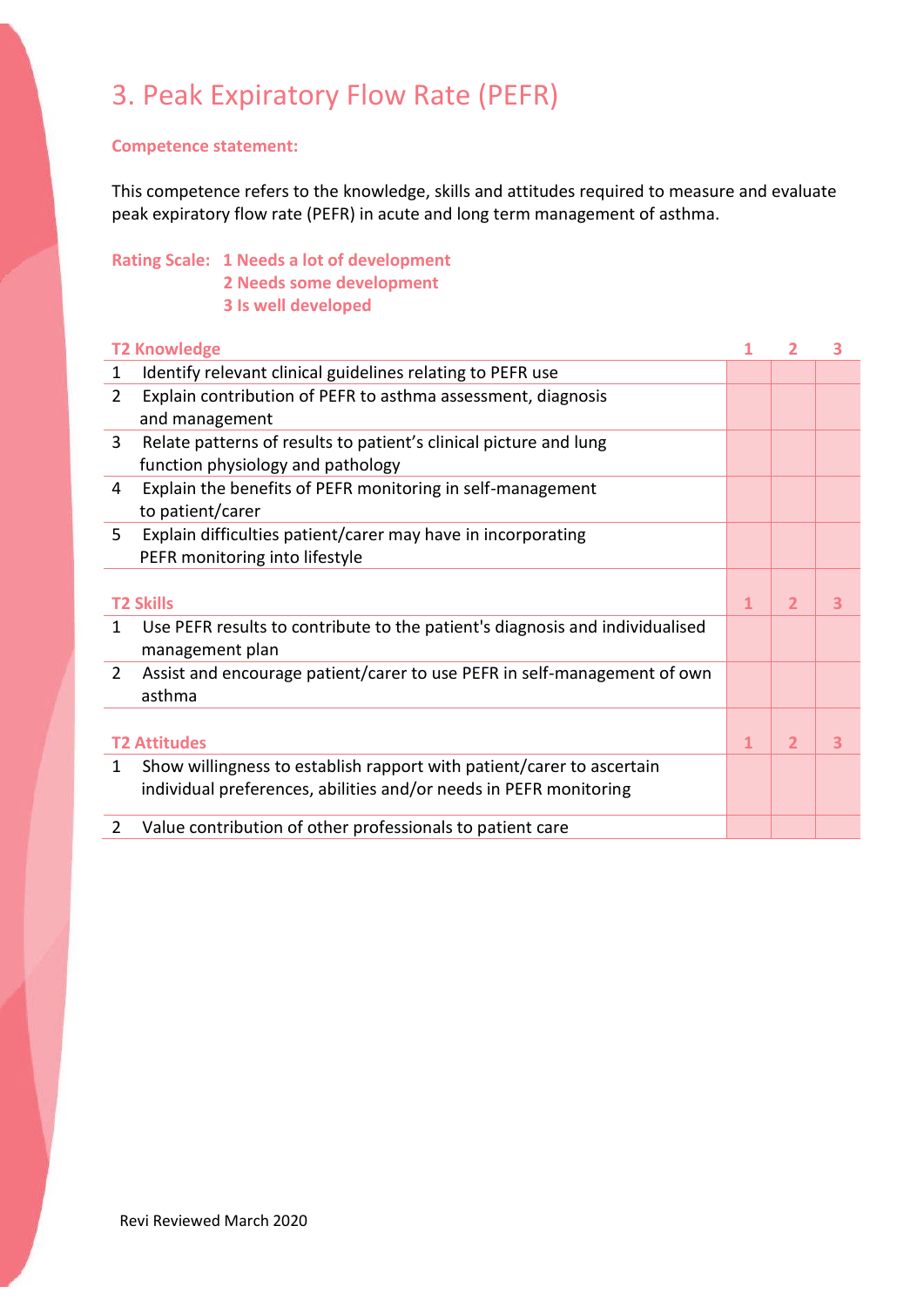### 4. Pulmonary Function Testing (PFT)

#### **Competence statement:**

This competence refers to the knowledge, skills and attitudes required to measure and evaluate pulmonary function tests (PFTs) in acute and long term management of asthma, COPD and other respiratory conditions.

| <b>Rating Scale: 1 Needs a lot of development</b> |  |  |  |  |
|---------------------------------------------------|--|--|--|--|
|---------------------------------------------------|--|--|--|--|

- **2 Needs some development**
- **3 Is well developed**

|                  | <b>T2 Knowledge</b>                                                                                                                         | $\mathbf{1}$ | $\overline{2}$          | 3 |
|------------------|---------------------------------------------------------------------------------------------------------------------------------------------|--------------|-------------------------|---|
| $\mathbf{1}$     | Describe pathological effects of COPD and asthma on<br>ventilation                                                                          |              |                         |   |
| $\overline{2}$   | Identify relevant organisational policies and procedures relating to                                                                        |              |                         |   |
|                  | indications and referral for spirometry, FeNO and other respiratory                                                                         |              |                         |   |
|                  | investigation for assessment and management                                                                                                 |              |                         |   |
| 3                | Identify contraindications to spirometry testing                                                                                            |              |                         |   |
| 4                | Describe quality assurance and risk management mechanisms relative to                                                                       |              |                         |   |
|                  | procuring, and ongoing use of, spirometer, FeNO and other respiratory<br>investigations                                                     |              |                         |   |
| 5                | Explain how to analyse results to distinguish between obstructive and<br>restrictive pictures, and identify severity of airflow obstruction |              |                         |   |
| <b>T2 Skills</b> |                                                                                                                                             | $\mathbf{1}$ | $\overline{2}$          | 3 |
| $\mathbf 1$      | Discuss with senior and/or specialist colleagues, referral of suitable patients                                                             |              |                         |   |
|                  | for spirometry, FeNO and other respiratory investigations testing                                                                           |              |                         |   |
| $\overline{2}$   | Prepare patient/carer for spirometry, FeNO and other respiratory                                                                            |              |                         |   |
|                  | investigations or procedure through provision of appropriate information                                                                    |              |                         |   |
| 3                | Interpret spirometry, FeNO and other respiratory investigation results in                                                                   |              |                         |   |
|                  | light of patient's clinical status to inform assessment and management                                                                      |              |                         |   |
| 4                | Communicate results to relevant members of patient health care team to<br>promote seamless healthcare                                       |              |                         |   |
| 5                | Liaise with multiprofessional team to contribute, and where necessary                                                                       |              |                         |   |
|                  | adjust, patient's individualised management plan                                                                                            |              |                         |   |
| 6                | Actively take part in, and seek opportunities to participate in,<br>service development                                                     |              |                         |   |
|                  | <b>T2 Attitudes</b>                                                                                                                         | $\mathbf{1}$ | $\overline{\mathbf{2}}$ | 3 |
| $\mathbf{1}$     | Show motivation to refer patients on when necessary                                                                                         |              |                         |   |

Nurses in Tier 1 or Tier 2 who carry out spirometry testing should refer to Tier 3 indicators K1, K4, K5, K6, K7, K13, S1, S2, S3